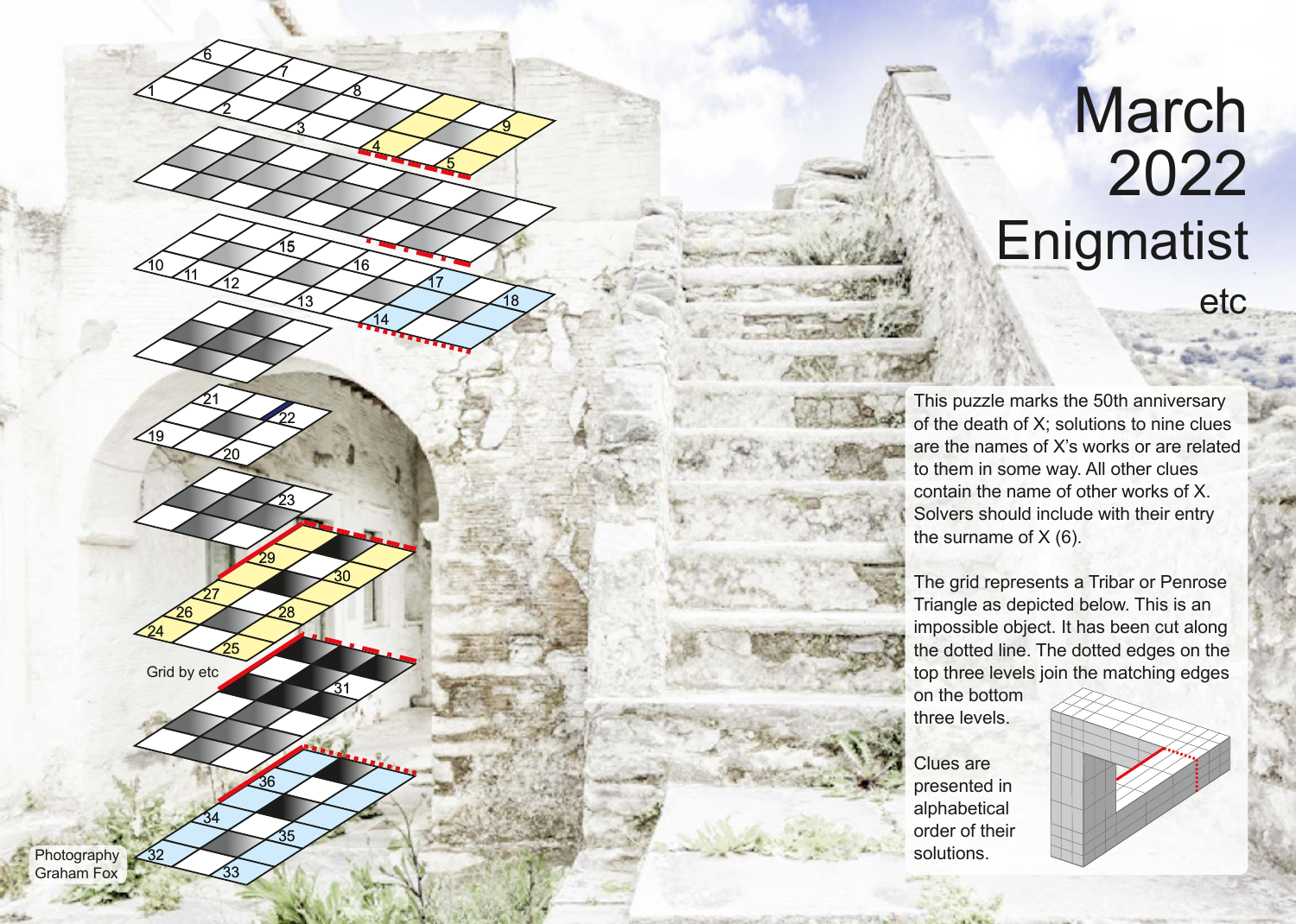| <b>MON</b>                                                                         | <b>TUE</b>                                                             | <b>WED</b>                                                | <b>THU</b>                                                                               | <b>FRI</b>                                                                                 | <b>SAT</b>                                                                                        | <b>SUN</b>                                                          |
|------------------------------------------------------------------------------------|------------------------------------------------------------------------|-----------------------------------------------------------|------------------------------------------------------------------------------------------|--------------------------------------------------------------------------------------------|---------------------------------------------------------------------------------------------------|---------------------------------------------------------------------|
|                                                                                    | 1 <sub>12aw</sub>                                                      | $2$ 24ac                                                  | $3$ 24aw, 12ac-3, 15ac-2,<br>Rolling cascades 26aw                                       | $4_{28ba,27d}$                                                                             | 5 <sub>23d</sub>                                                                                  | $6$ 9ba                                                             |
|                                                                                    | Abroad, a reflecting<br>sphere stolen by<br>daughter and tot (3)       | Publicise the bridge<br>across sea to<br>Ireland? $(3)$   | enveloping one<br>resolution, then another<br>- new depth etched in<br>X's work (9,3,10) | Features of desert<br>gecko after full ecdysis<br>- American on<br>vacation caught one (5) | Transmitted<br>Belvedere's most<br>common imitation (4)                                           | X's impression, expert's<br>first: "No good without<br>balance" (9) |
| $76d-6$                                                                            | $8_{5d}$                                                               | $9$ 16to, 13up, 3aw, 8d-2                                 | $10$ $7$ to                                                                              | $11$ $7d-5$                                                                                | 12 22to, 20ba, 19aw,<br>$21ac-2$                                                                  | $13$ 34ac, 35to                                                     |
| No dwarves the worse<br>for wear in stag (6)                                       | Peace-keeping force<br>dogs Gabon ice man (3)                          | Fugitive's dream -<br>to get women in the<br>grass! $(8)$ | Vadim picture stars little<br>monkey (3)                                                 | Rind chewed by single<br>tree-dweller (5)                                                  | X's fixation represented<br>by sideways number on<br>gun? (8)                                     | Independent take on<br>first sign of snakes<br>works on board? (5)  |
| 14 <sub>17up</sub>                                                                 | $15$ 31up-2,30ba,29d,<br>36ac                                          | $16$ 14up, 4aw                                            | 17 <sub>18to</sub>                                                                       | 18 <sub>18up</sub>                                                                         | 19 <sub>2d</sub>                                                                                  | $20$ 18ba                                                           |
| Fine organisational<br>design after liberation of<br>O2? (3)                       | Case of natural imago<br>after metamorphosis on<br>a tree $(8)$        | To be settled at last, two<br>birds may be on it (5)      | Repressed struggles, X<br>figures $(9)$                                                  | It's easy drawing hands,<br>peril dispelled (3)                                            | Levels made high and<br>low, originally to cut<br>stroke, beneficial to<br>multiple sclerosis (9) | Fascination of X,<br>leopard myth regularly<br>debunked (9)         |
| 21 11ba, 10aw                                                                      | 22 <sub>1aw</sub>                                                      | 23 <sub>25aw</sub>                                        | $24$ 1ac                                                                                 | $25_{1d-5}$                                                                                | 26 <sub>33ba</sub>                                                                                | $27$ 10ac                                                           |
| Reflective horseman's<br>truism, being in the<br>mountains (4)                     | Tear gown of professor<br>from dragon (3)                              | One form of X involved<br>relations in park? (9)          | Form of a positive<br>integer given to 5 X's<br>obsession (9)                            | Taking change from<br>cent, encounter rebuilt<br>Notre-Dame here (5)                       | Proverb registered by<br>eye(3)                                                                   | 1 pun to work, personal<br>work by $X(2,3,4)$                       |
| 28 <sub>32aw</sub>                                                                 | $29$ 32up-4                                                            | 30                                                        | 31                                                                                       | Day 15<br>31up-2,30ba,29d,36ac (8)                                                         |                                                                                                   |                                                                     |
| Feature of X's work<br>having nothing on<br>shire record shearing<br>fleeces $(9)$ | Top of waterfall meets<br>with expectation of<br>course, over hide (4) |                                                           |                                                                                          |                                                                                            |                                                                                                   |                                                                     |
|                                                                                    |                                                                        |                                                           |                                                                                          |                                                                                            | ydsc                                                                                              |                                                                     |
|                                                                                    |                                                                        |                                                           |                                                                                          | A larger drawing can be<br>found on the inside back cover.                                 |                                                                                                   | Mar 2022                                                            |